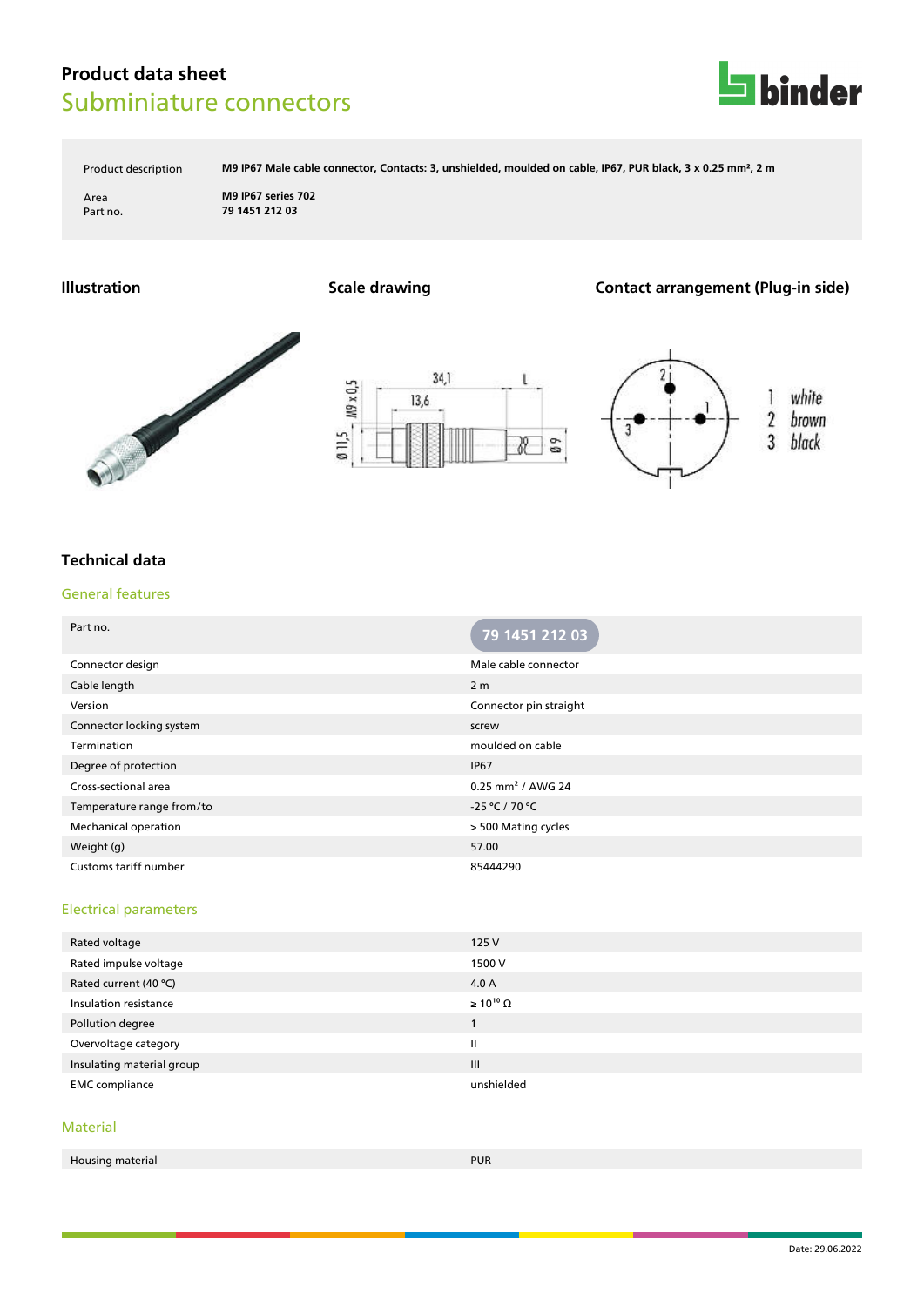# **Product data sheet** Subminiature connectors



Product description **M9 IP67 Male cable connector, Contacts: 3, unshielded, moulded on cable, IP67, PUR black, 3 x 0.25 mm², 2 m**

Area **M9 IP67 series 702** Part no. **79 1451 212 03**

| Contact body material | PBT (UL94 V-0)                       |
|-----------------------|--------------------------------------|
| Contact material      | CuZn (brass)                         |
| Contact plating       | Au (gold)                            |
| Locking material      | CuZn (brass)                         |
| <b>REACH SVHC</b>     | CAS 7439-92-1 (Lead)                 |
| SCIP number           | aaf5beb2-84ea-42e1-a8ad-f08fd6f36b1d |

#### Classifications

| eCl@ss 11.1     | 27-06-03-11 |
|-----------------|-------------|
|                 |             |
| <b>ETIM 7.0</b> | EC001855    |
|                 | .           |

#### Declarations of conformity

| Low Voltage Directive | 2014/35/EU (EN 60204-1:2018:EN 60529:1991) |
|-----------------------|--------------------------------------------|
| RoHS Directive        | 2011/65/EU (EN 50581:2012)                 |

## Cable data - Structure of the cable

| Cable diameter         | 4.5 mm                          |
|------------------------|---------------------------------|
| Cross section          | $3 \times 0.25$ mm <sup>2</sup> |
| Sheath material        | <b>PUR</b>                      |
| Single-lead insulation | PVC                             |
| Single-lead structure  | $32 \times 0.10$ mm             |
| Cable color            | black                           |

#### Cable data - Mechanical properties

| Bending radius, fixed cable  | min. $5 \times 0$          |
|------------------------------|----------------------------|
| Bending radius, moving cable | min. $10 \times \emptyset$ |

#### Cable data - Thermal properties

| Temperature range cable in move from/to | -5 °C / 70 °C  |
|-----------------------------------------|----------------|
| Temperature range cable fixed from/to   | -25 °C / 70 °C |

### Cable data - Other features

| Halogen free | no |
|--------------|----|